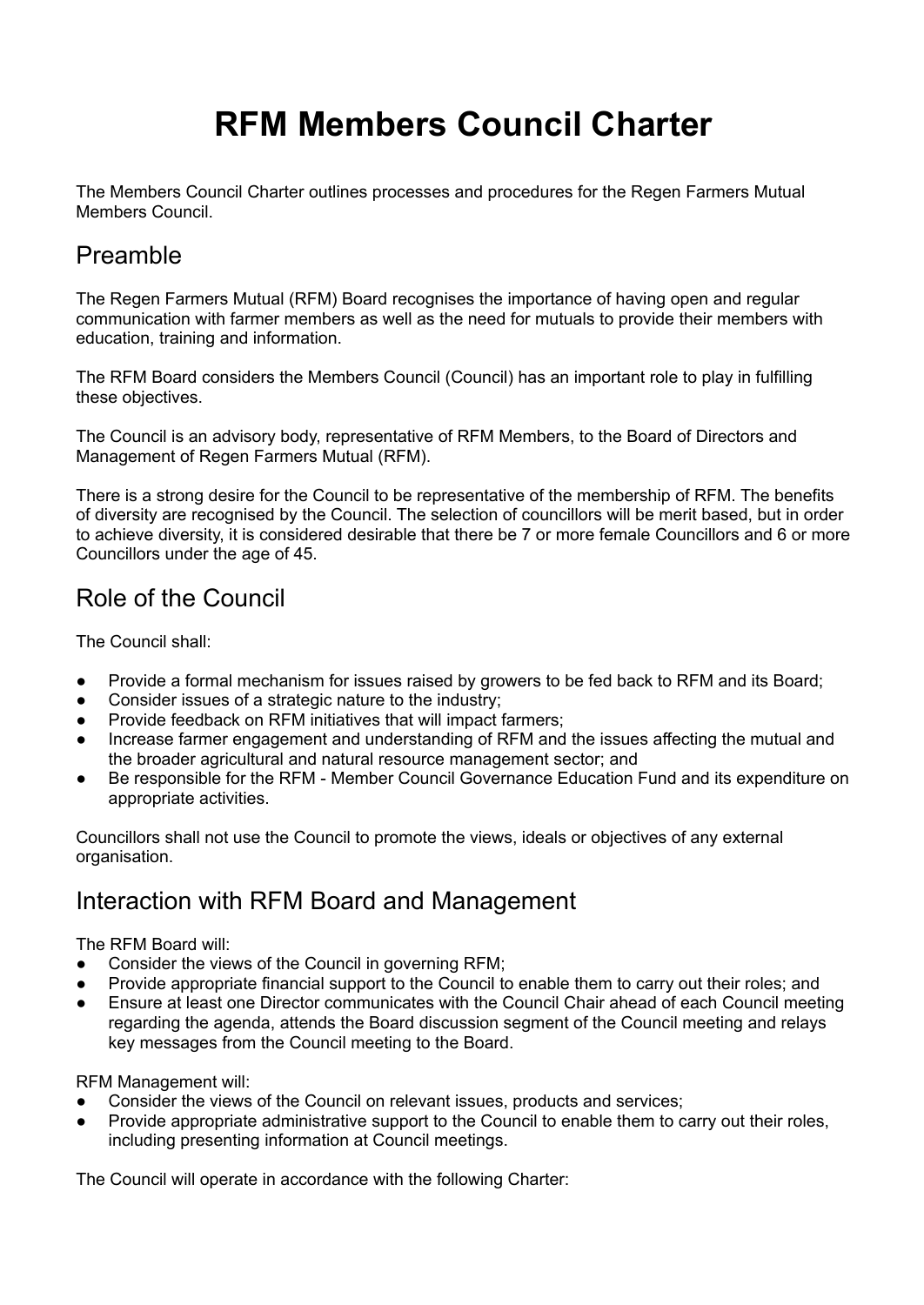# **RFM MEMBERS COUNCIL CHARTER**

#### **Structure**

In this Charter unless the contrary intention appears: "Region" means the RFM Region referenced in Schedule 2.

#### Qualification of Candidates

To be eligible to nominate for Council, a candidate must be a natural person and either: a Member of RFM; or a representative of a corporation, an incorporated association, an unincorporated association or a partnership that is a Member of RFM.

#### Vacancy in Office of a Councillor

The seat of any Councillor shall be declared vacant in any of the following cases:

- if the Councillor becomes bankrupt or declared of unsound mind;
- if the Councillor dies or is permanently incapacitated or resigns or becomes a Director of RFM or any RFM subsidiary company;
- if the Councillor is absent from two consecutive meetings without leave of the Council, with requests for leave from a particular meeting to be submitted to the Council's secretary no less than 24 hours before the Council meeting;
- if the Councillor ceases to be eligible to be nominated for appointment to Council;
- the RFM Board resolves to terminate the appointment of the Councillor.

#### The Appointment of Candidates for Council.

The Mutual shall call for nominations for the appointment of Councillors for each region, no later than the end of May in the relevant year for appointments.

Notice calling for nominations will be published in at least one to two rural media outlets circulating in the State and in RFM member communications.

A candidate must lodge a written application outlining relevant skills, experience and general suitability for appointment to the Council with the Mutual within the time frame outlined in the nomination process.

A minimum of 3 member referees must accompany each candidate's application. If the candidate is a representative of a Member as permitted by rule 2(b) the Member shall confirm the appointment of the candidate as its representative.

Councillors shall be appointed by the RFM Board based on the proximity of their main farming interest to RFM "Region" appearing in Schedule 1.

A panel comprising of 4 RFM Directors (no more than one from any of the 8 Regions in Schedule 2), the Council's incumbent Chairman and 1 member of RFM senior management, will be formed to select and recommend to the Board for appointment Council members in accordance with this charter who in the panel's view are best able to carry out the role of a Council member.

The selection panel shall recommend to the RFM Board the appointment of candidates permissible for each District as prescribed in schedule 1 with a minimum of 2 Councillors required from each Region, provided that the total number of Councillors may not exceed 16 and that the selection panel is not obligated to recommend filling all vacancies.

If the minimum representation, as prescribed in Schedule 1, is not achieved through the nomination process, then the selection panel has discretion to appoint Councillors in alternate regions, based on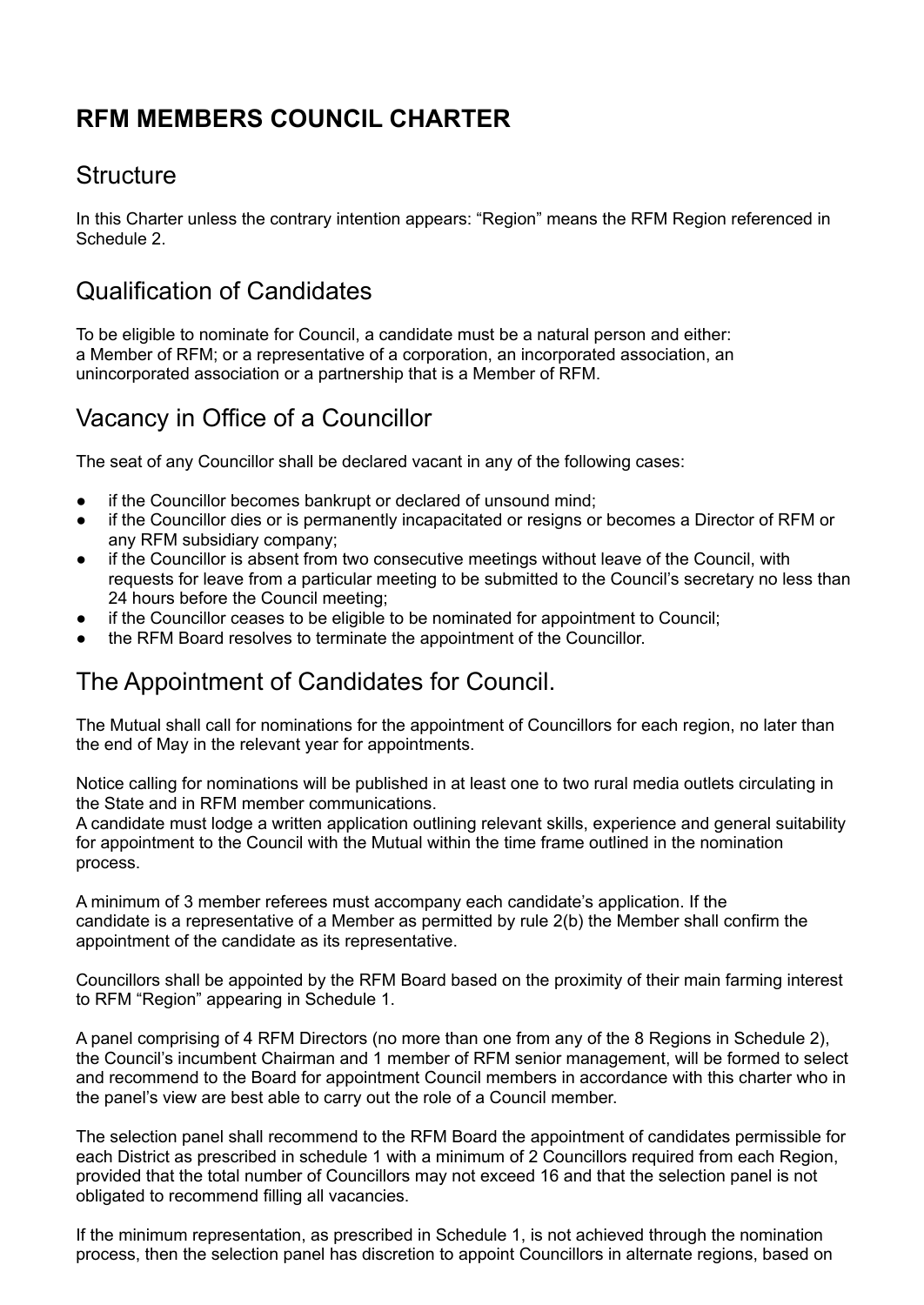their merit.

## Expiration of term of office

All terms of Councillors will be for a period of 4 years and Councillors may not renominate for a further term.

Accordingly, up to 4 Councillors will retire annually and their positions will be up for appointment. If considered desirable by the selection panel, the incumbent Chair of the Council may sit for an additional 2 years, taking their term to a maximum period of 6 years, if they are Chair at the expiry of their four year term. No nomination / application is required.

#### **Meetings**

#### **Council**

Where possible the Council shall meet in the week of the RFM Annual General Meeting and on at least 4 other occasions during each year.

The Chair of the RFM board will be the Chair of the Member Council.

Seven Councillors present shall constitute a quorum at any meeting and all votes shall be given and taken either by a show of hands or ballot as the meeting may decide.

The Chairman has a deliberative vote if the Councillors present at a meeting and voting on a question are equally divided.

The Board will allocate one Director on a rotating basis to attend each Council meeting and all Directors of RFM have a standing invitation to attend Council meetings.

RFM shall provide the secretariat for the Council.

Following confirmation of the minutes of a Council meeting by the Chairman of the Council, the RFM Board will be advised of the matters discussed and determined at that Council meeting.

The Council will also meet with the RFM Board at least once a year to share information and views on relevant topics.

Councillors shall not receive a sitting fee but will be entitled to claim reimbursement for reasonable expenses incurred, including air flight costs, motor vehicle allowances, accommodation, taxi fares and parking fees related to meeting attendance for in-person meetings.

New Councillors will be given an induction to enable them to make a strong contribution to the Council in as short a time as possible.

| b.   | <b>Council Regional Focus Groups</b>              |
|------|---------------------------------------------------|
| i.   | The Councillors and Alumni in each Region shall   |
| ii.  | constitute a Regional Focus Group.                |
|      | The Regional Focus Group can meet from time to    |
| iii. | time, at a Regional level, to discuss operational |
|      | and other issues of a local nature.               |
|      | The RFM Manager of this district shall convene    |
| iv.  | Regional Focus Group meetings at an appropriate   |
|      | time and venue with attendance at Regional Focus  |
| V.   | Group meetings to include both operational and    |
|      | marketing staff from within RFM.                  |
|      | Regional Focus Groups are not required to         |
|      | maintain a formal record of meeting, but should   |
|      | feedback key matters from the meeting to the      |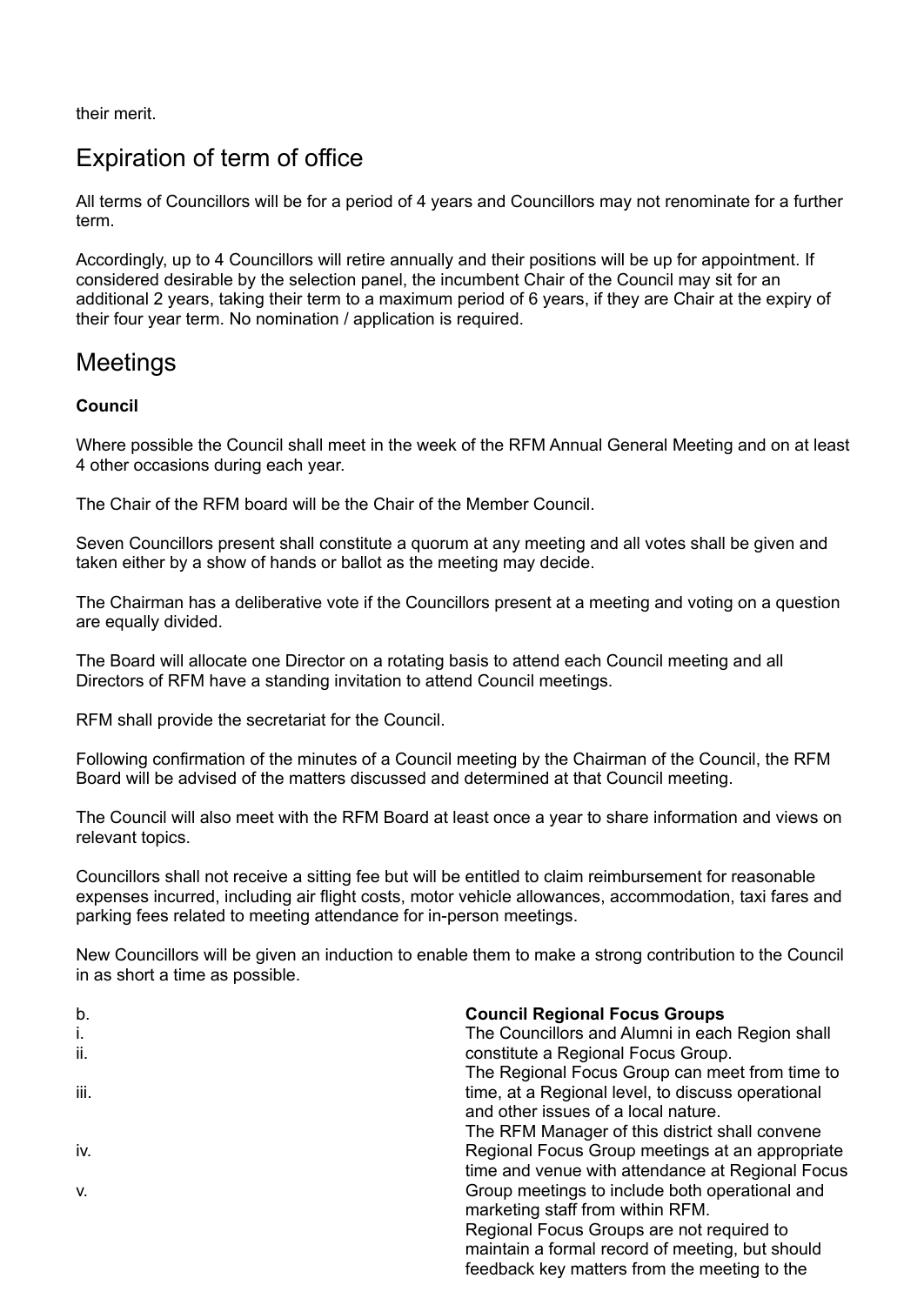#### Council.

Regional Focus Groups should not attempt to resolve but instead refer for discussion issues of policy or issues more appropriately dealt with at meetings of Council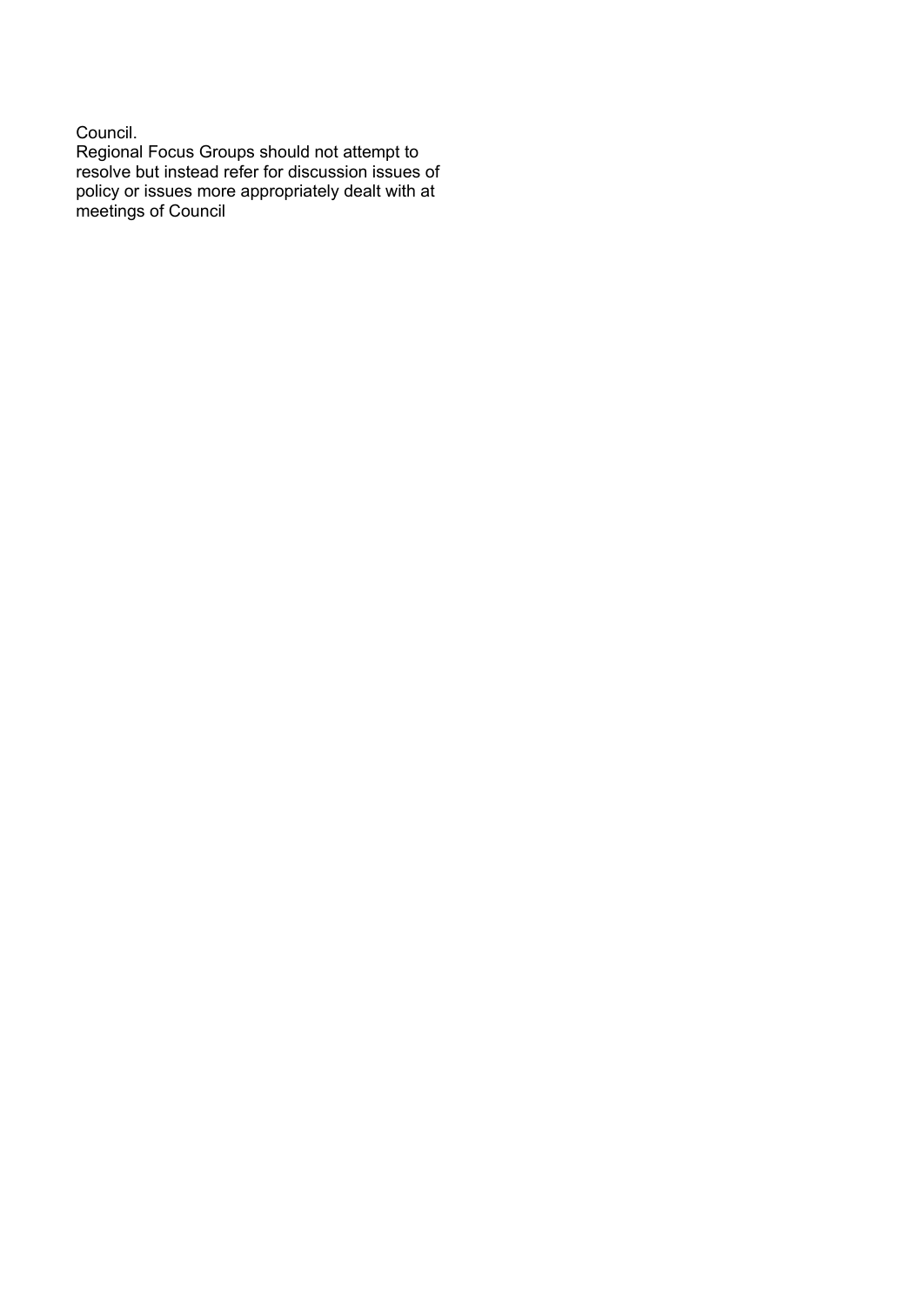### Casual Vacancy

Any casual vacancy occurring in the position of a Councillor may be filled at the discretion of the RFM Board.

A person appointed to fill a vacancy as provided in rule 7 (a) shall hold that position until the date on which the person he or she is appointed to replace would have retired.

The Council shall be deemed to be properly constituted and shall exercise any of its powers and functions notwithstanding any such vacancy.

### Review of Council

The Board of RFM shall on an ongoing basis review the function and role of the Council and may vary or terminate this Charter or terminate the appointment of Councillors as the Directors see fit.

#### Conflict of Interest and Related Party Transactions

A Councillor who has a material personal interest in any matter being considered by the Council must, unless the Councillor's material personal interest arises solely out of being a farmer and PROVIDED that interest is shared on a common basis with other farmers: disclose that interest to the meeting; unless the meeting determines otherwise, not be present during any deliberation of the Council in relation to the matter or take part in any discussion of the Council in relation to the matter; and under no circumstances vote on the issue before the Council.

All disclosures of interests are to be minuted.

The Minutes must also record both when the Councillor took leave of the meeting and when the Councillor returned to the meeting. Councillors are to indicate to the Chairman any potential conflict of interest situation as soon as it arises.

Councillors may give a standing notice of interests and such notices shall be recorded in a Register of Ongoing Conflicts of Interest.

The same requirement will exist for related party transactions.

Related party transactions include any financial transaction between a Councillor and RFM, other than an arm's length transaction arising solely out of the fact the related party is also a farmer and shares an interest on a common basis with other farmers, which must be advised to the Council in writing.

### **Confidentiality**

All Councillors are required to sign a Member's Confidentiality Deed Poll before their appointment takes effect and are required to comply with the terms of that Confidentiality Deed Poll at all times.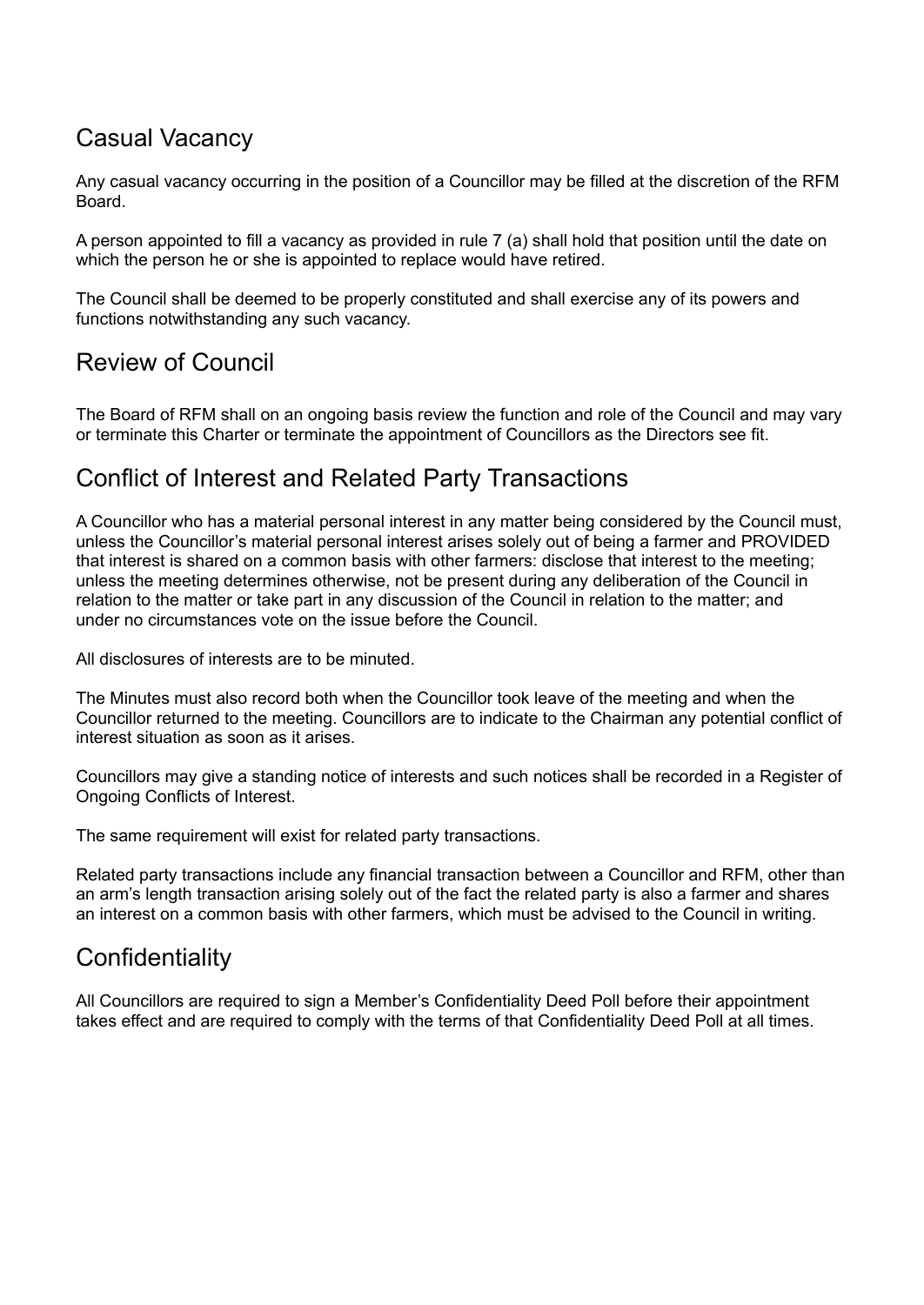# **SCHEDULE 1**

The following regions are the Director Election Regions which are reviewed and updated from time to time:

| Region 1 | a minimum of 2 Councillors |
|----------|----------------------------|
| Region 2 | a minimum of 2 Councillors |
| Region 3 | a minimum of 2 Councillors |
| Region 4 | a minimum of 2 Councillors |
| Region 5 | a minimum of 2 Councillors |
| Region 6 | a minimum of 2 Councillors |
| Region 7 | a minimum of 2 Councillors |
| Region 8 | a minimum of 2 Councillors |